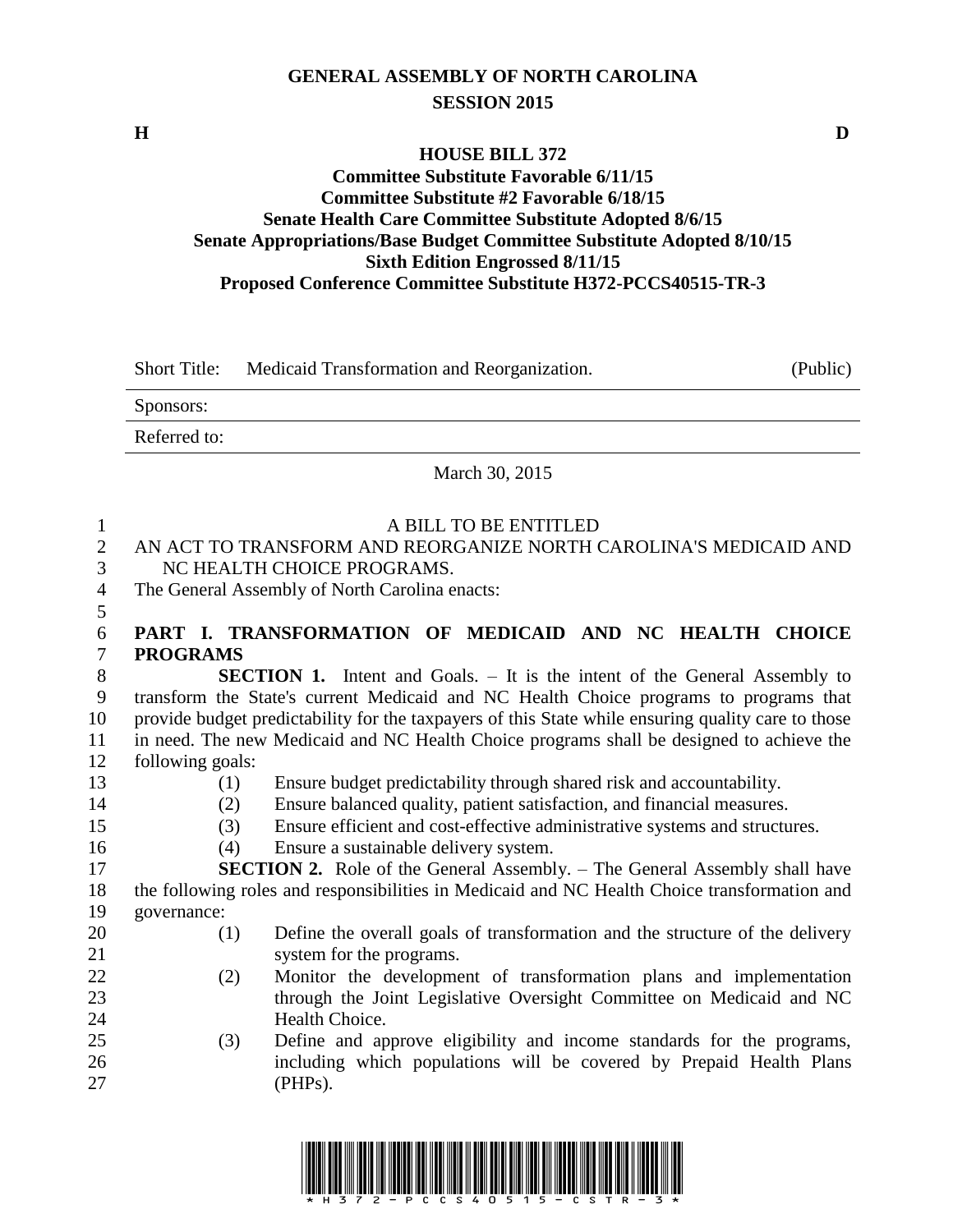|     | <b>General Assembly Of North Carolina</b><br><b>Session 2015</b>                                                                         |
|-----|------------------------------------------------------------------------------------------------------------------------------------------|
| (4) | Appropriate the annual budget for the Medicaid and NC Health Choice<br>programs.                                                         |
| (5) | Confirm the Director of the Division of Health Benefits, as required by<br>G.S. 143B-216.85, enacted by Section 12 of this act.          |
|     | <b>SECTION 3.</b> Time Line for Medicaid Transformation. – The following milestones                                                      |
|     | for Medicaid transformation shall occur no later than the following dates:                                                               |
| (1) | When this act becomes $law. -$                                                                                                           |
|     | The Division of Health Benefits of the Department of Health and<br>a.<br>Human Services (DHHS) is created pursuant to Section 10 of this |
|     | act.<br>The Joint Legislative Oversight Committee on Medicaid and NC<br>b.                                                               |
|     | Health Choice is created pursuant to Section 15 of this act to oversee                                                                   |
|     | the Medicaid and NC Health Choice programs.                                                                                              |
|     | The Division of Health Benefits shall begin development of the 1115<br>c.                                                                |
|     | waiver and any other State Plan amendments and waiver                                                                                    |
|     | amendments necessary to effectuate the Medicaid transformation                                                                           |
|     | required by this act.                                                                                                                    |
| (2) | March 1, 2016. – The DHHS, through the Division of Health Benefits, shall                                                                |
|     | report its plans and progress on Medicaid transformation, including                                                                      |
|     | recommended statutory changes, to the Joint Legislative Oversight                                                                        |
|     | Committee on Medicaid and NC Health Choice, as required by subdivision                                                                   |
|     | $(12)$ of Section 5 of this act.                                                                                                         |
| (3) | On or before June 1, 2016. – The DHHS, through the Division of Health                                                                    |
|     | Benefits shall submit the waivers and State Plan amendments required by                                                                  |
|     | this act to the Centers for Medicare & Medicaid Services (CMS).                                                                          |
| (4) | Eighteen months after approval of all necessary waivers and State Plan                                                                   |
|     | amendments by CMS. – Capitated contracts shall begin and initial recipient<br>enrollment shall be complete.                              |
|     | <b>SECTION 4.</b> Structure of Delivery System. – The transformed Medicaid and NC                                                        |
|     | Health Choice programs described in Section 1 of this act shall be organized according to the                                            |
|     | following principles and parameters:                                                                                                     |
| (1) | DHHS authority. – The Department of Health and Human Services (DHHS)                                                                     |
|     | shall have full authority to manage the State's Medicaid and NC Health                                                                   |
|     | Choice programs provided that the total expenditures, net of agency receipts,                                                            |
|     | do not exceed the authorized budget for each program, except the General                                                                 |
|     | Assembly shall determine eligibility categories and income thresholds.                                                                   |
|     | DHHS through the Division of Health Benefits, created in Section 10 of this                                                              |
|     | act, shall be responsible for planning and implementing the Medicaid                                                                     |
|     | transformation required by this act.                                                                                                     |
| (2) | Prepaid Health Plan. – For purposes of this act, a Prepaid Health Plan (PHP)                                                             |
|     | shall be defined as an entity, which may be a commercial plan or                                                                         |
|     | provider-led entity, that operates or will operate a capitated contract for the                                                          |
|     | delivery of services pursuant to subdivision (3) of this section. For purposes                                                           |
|     | of this act, the terms "commercial plan" and "provider-led entity" are defined<br>as follows:                                            |
|     | Commercial plan or CP. - Any person, entity, or organization, profit                                                                     |
|     | a.<br>or nonprofit, that undertakes to provide or arrange for the delivery of                                                            |
|     | health care services to enrollees on a prepaid basis except for                                                                          |
|     | enrollee responsibility for copayments and deductibles and holds a                                                                       |
|     | PHP license issued by the Department of Insurance.                                                                                       |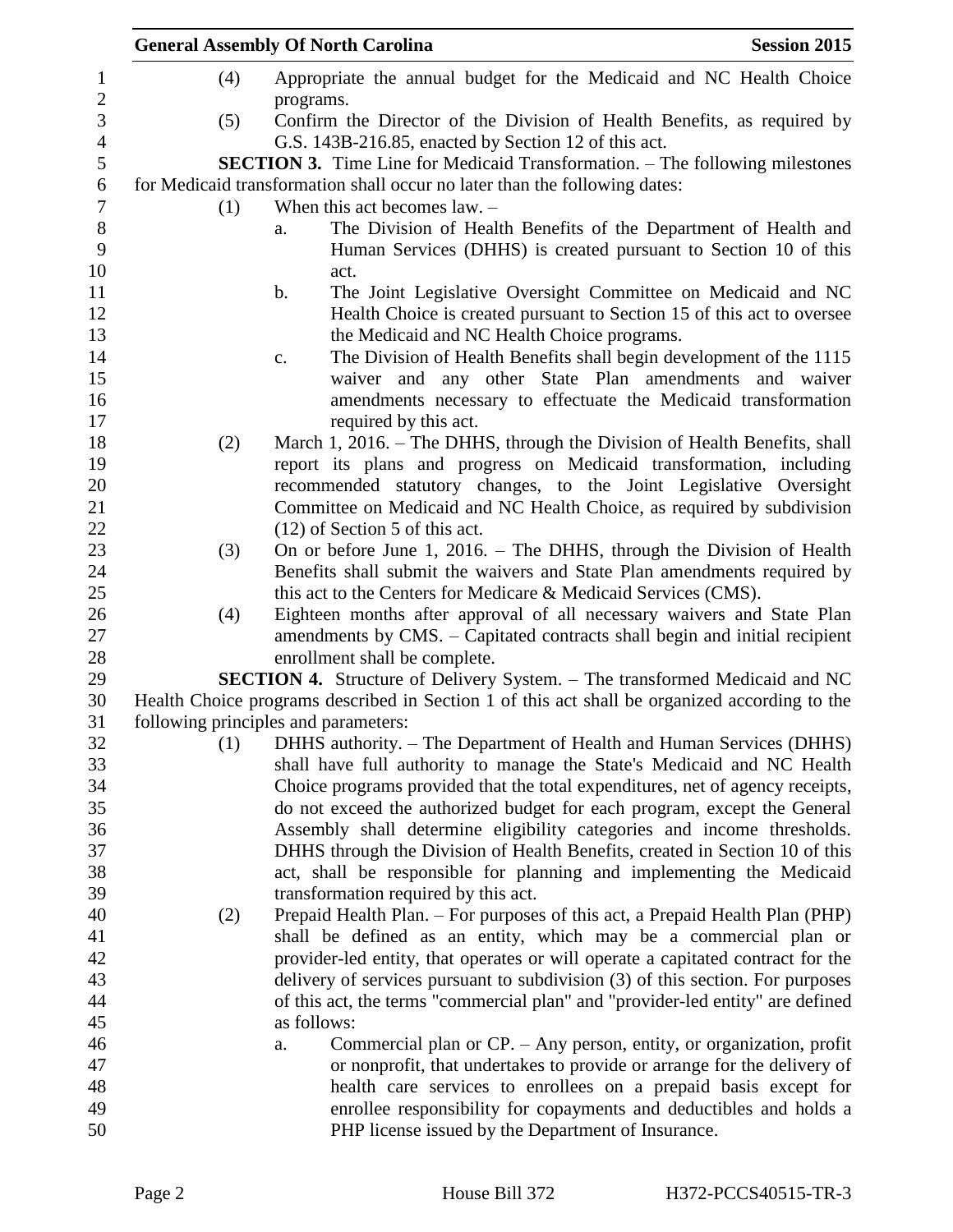|                              |     | <b>General Assembly Of North Carolina</b><br><b>Session 2015</b>                                                                 |
|------------------------------|-----|----------------------------------------------------------------------------------------------------------------------------------|
| $\mathbf{1}$                 |     | $\mathbf b$ .<br>Provider-led entity or PLE. - An entity that meets all of the                                                   |
| $\sqrt{2}$<br>$\overline{3}$ |     | following criteria:<br>A majority of the entity's ownership is held by an individual<br>1.                                       |
| $\overline{4}$               |     |                                                                                                                                  |
| 5                            |     | or entity that has as its primary business purpose the<br>ownership or operation of one or more Medicaid and NC                  |
| $\sqrt{6}$                   |     | Health Choice providers.                                                                                                         |
| $\overline{7}$               |     | 2.                                                                                                                               |
| $8\,$                        |     | A majority of the entity's governing body is composed of<br>physicians, physician assistants, nurse practitioners, or            |
| 9                            |     | psychologists.                                                                                                                   |
| 10                           |     | Holds a PHP license issued by the Department of Insurance.<br>3.                                                                 |
| 11                           | (3) | Capitated contracts. – The Division of Health Benefits, created in Section 10                                                    |
| 12                           |     | of this act, shall enter into capitated contracts with PHPs for the delivery of                                                  |
| 13                           |     | Medicaid and NC Health Choice services as specified in this act. All                                                             |
| 14                           |     | capitated contracts shall be the result of requests for proposals (RFPs) issued                                                  |
| 15                           |     | by the Division of Health Benefits and the submission of competitive bids by                                                     |
| 16                           |     | PHPs, pursuant to subdivision (6) of Section 5 of this act.                                                                      |
| 17                           | (4) | Services covered by PHPs. - Capitated PHP contracts shall cover all                                                              |
| 18                           |     | Medicaid and NC Health Choice services, including physical health services,                                                      |
| 19                           |     | prescription drugs, long-term services and supports, and behavioral health                                                       |
| 20                           |     | services for NC Health Choice recipients, except as otherwise provided in                                                        |
| 21                           |     | this subdivision. Behavioral health services for Medicaid recipients currently                                                   |
| 22                           |     | covered by the local management entities/managed care organizations                                                              |
| 23                           |     | (LME/MCOs) shall be excluded from the capitated contracts until four years                                                       |
| 24                           |     | after the date capitated contracts begin. The capitated contracts required by                                                    |
| 25                           |     | this subdivision shall not cover dental services.                                                                                |
| 26                           | (5) | Populations covered by PHPs. - Capitated PHP contracts shall cover all                                                           |
| 27                           |     | Medicaid and NC Health Choice program aid categories except recipients                                                           |
| 28                           |     | who are dually eligible for Medicaid and Medicare. Recipients in the aged                                                        |
| 29                           |     | program aid category that are eligible for Medicare shall be considered                                                          |
| 30                           |     | recipients who are dually eligible for Medicaid and Medicare. The Division                                                       |
| 31                           |     | of Health Benefits shall develop a long-term strategy to cover dual eligibles                                                    |
| 32                           |     | through capitated PHP contracts, as required by subdivision (11) of Section                                                      |
| 33                           |     | 5 of this act.                                                                                                                   |
| 34                           | (6) | Number and nature of capitated PHP contracts. - The number and nature of                                                         |
| 35                           |     | the contracts required under subdivision (3) of this section shall be as                                                         |
| 36                           |     | follows:                                                                                                                         |
| 37                           |     | Three contracts between the Division of Health Benefits and PHPs to<br>a.                                                        |
| 38                           |     | provide coverage to Medicaid and NC Health Choice recipients                                                                     |
| 39                           |     | statewide (statewide contracts).                                                                                                 |
| 40                           |     | Up to 10 contracts between the Division of Health Benefits and PLEs<br>$\mathbf b$ .                                             |
| 41                           |     | for coverage of regions specified by the Division of Health Benefits                                                             |
| 42                           |     | pursuant to subdivision (2) of Section 5 of this act (regional                                                                   |
| 43                           |     | contracts). Regional contracts shall be in addition to the three                                                                 |
| 44                           |     | statewide contracts required under sub-subdivision a. of this                                                                    |
| 45<br>46                     |     | subdivision. Each regional contract shall provide coverage<br>throughout the entire region for the Medicaid and NC Health Choice |
| 47                           |     | services required by subdivision (4) of this section. A PLE may bid                                                              |
| 48                           |     | for more than one regional contract, provided that the regions are                                                               |
| 49                           |     | contiguous.                                                                                                                      |
|                              |     |                                                                                                                                  |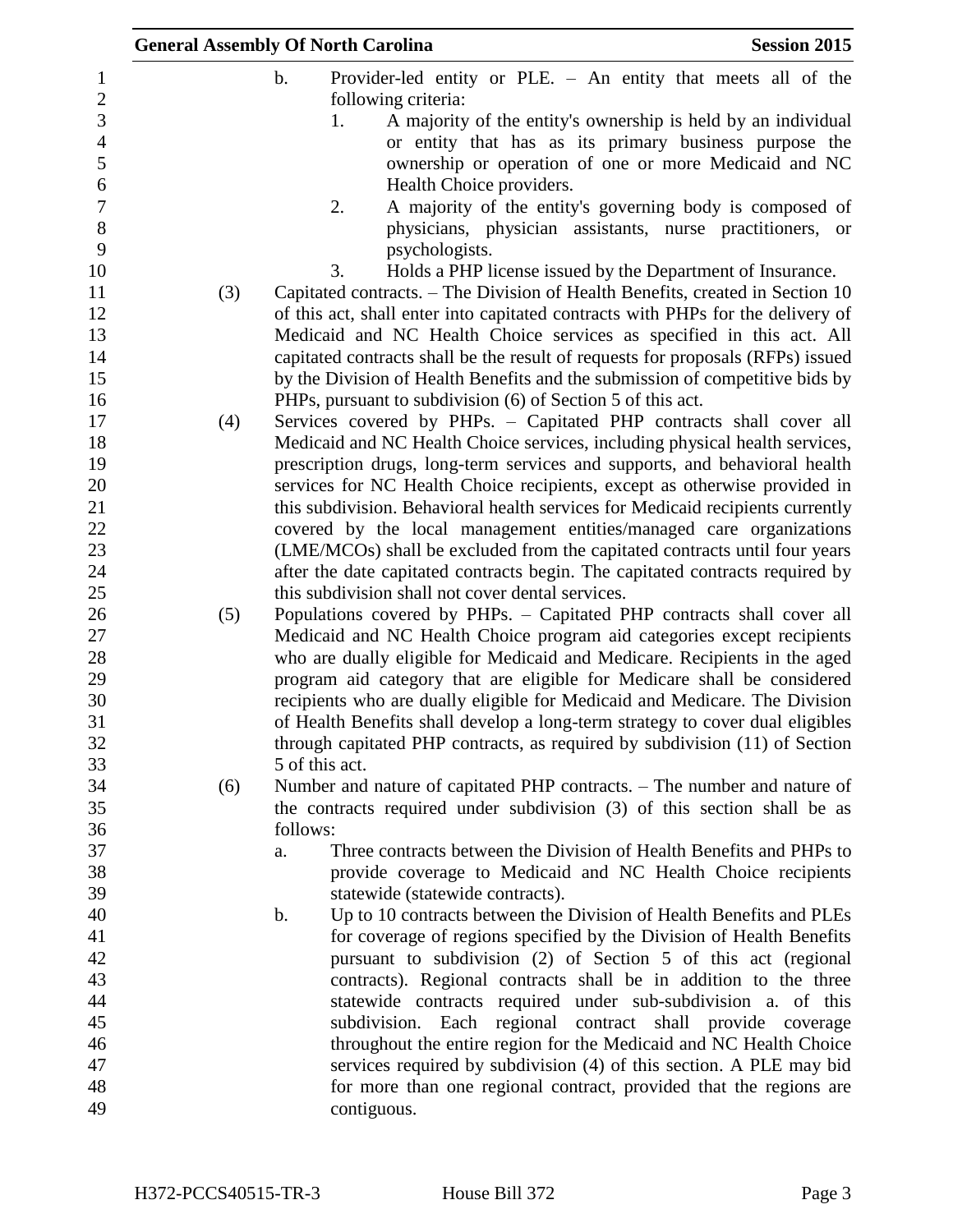|                                                   |                           | <b>General Assembly Of North Carolina</b>                                                                                                                                                                                                                                                        | <b>Session 2015</b> |
|---------------------------------------------------|---------------------------|--------------------------------------------------------------------------------------------------------------------------------------------------------------------------------------------------------------------------------------------------------------------------------------------------|---------------------|
| $\mathbf{1}$<br>$\sqrt{2}$<br>3<br>$\overline{4}$ | (6a)                      | Initial capitated PHP contracts may be awarded on staggered terms of<br>c.<br>three to five years in duration to ensure against gaps in coverage that<br>may result from termination of a contract by the PHP or the State.<br>To the extent allowed by Medicaid federal law and regulations and |                     |
| 5<br>6                                            |                           | consistent with the requirements of this act, PHPs shall comply with the<br>requirements of Chapter 58 of the General Statutes. This requirement shall                                                                                                                                           |                     |
| $\boldsymbol{7}$                                  |                           | not be construed to require PHPs to cover services that are not covered by                                                                                                                                                                                                                       |                     |
| $8\,$<br>9<br>10                                  |                           | the Medicaid program pursuant to federal law and regulations. The<br>Department of Health and Human Services, Division of Health Benefits, and<br>the Department of Insurance shall jointly review the applicability of                                                                          |                     |
| 11<br>12                                          |                           | provisions of Chapter 58 of the General Statutes to PHPs, and report to the<br>Joint Legislative Oversight Committee on Medicaid and NC Health Choice                                                                                                                                            |                     |
| 13                                                |                           | by March 1, 2016, on the following:                                                                                                                                                                                                                                                              |                     |
| 14<br>15                                          |                           | Proposed exceptions to the applicability of Chapter 58 of the General<br>a.<br><b>Statutes for PHPs.</b>                                                                                                                                                                                         |                     |
| 16<br>17                                          |                           | Recommendations for resolving conflicts between Chapter 58 of the<br>b.<br>General Statutes and the requirements of Medicaid federal law and                                                                                                                                                     |                     |
| 18                                                |                           | regulations.                                                                                                                                                                                                                                                                                     |                     |
| 19                                                |                           | Proposed statutory changes necessary to implement this subdivision.<br>c.                                                                                                                                                                                                                        |                     |
| 20                                                | (7)                       | Defined measures and goals. – The new delivery system and capitated PHP                                                                                                                                                                                                                          |                     |
| 21                                                |                           | contracts shall be built on defined measures and goals for risk-adjusted                                                                                                                                                                                                                         |                     |
| 22                                                |                           | health outcomes, quality of care, patient satisfaction, access, and cost. Each                                                                                                                                                                                                                   |                     |
| 23                                                |                           | component shall be subject to specific accountability measures, including                                                                                                                                                                                                                        |                     |
| 24<br>25                                          |                           | penalties. The Division of Health Benefits may use organizations such as<br>National Committee for Quality Assurance (NCQA), Physician Consortium                                                                                                                                                |                     |
| 26                                                |                           | for Performance Improvement (PCPI), or any others necessary to develop                                                                                                                                                                                                                           |                     |
| 27<br>28                                          |                           | effective measures for outcomes and quality.                                                                                                                                                                                                                                                     |                     |
| 29                                                | (8)                       | Administrative functions. – PHPs shall be responsible for all administrative<br>functions for recipients enrolled in their plan, including, but not limited to,                                                                                                                                  |                     |
| 30                                                |                           | claims processing, care and case management, grievances and appeals, and                                                                                                                                                                                                                         |                     |
| 31                                                |                           | other necessary administrative services.                                                                                                                                                                                                                                                         |                     |
| 32                                                | (9)                       | LME/MCOs. – LME/MCOs shall continue to manage the behavioral health                                                                                                                                                                                                                              |                     |
| 33                                                |                           | services currently covered for their enrollees under all existing waivers,                                                                                                                                                                                                                       |                     |
| 34<br>35                                          |                           | including the 1915(b) and (c) waivers, for four years after the date capitated                                                                                                                                                                                                                   |                     |
| 36                                                |                           | PHP contracts begin. During this four-year period, the Division of Health<br>Benefits shall continue to negotiate actuarially sound capitation rates directly                                                                                                                                    |                     |
| 37                                                |                           | with the LME/MCOs in the same manner as currently utilized. Capitation                                                                                                                                                                                                                           |                     |
| 38                                                |                           | payments under contracts between the Division of Health Benefits and the                                                                                                                                                                                                                         |                     |
| 39                                                |                           | LME/MCOs shall be made directly to the LME/MCO by the Division of                                                                                                                                                                                                                                |                     |
| 40                                                |                           | Health Benefits during the four-year period.                                                                                                                                                                                                                                                     |                     |
| 41                                                |                           | <b>SECTION 5.</b> Role of DHHS. – The role and responsibility of DHHS, through the                                                                                                                                                                                                               |                     |
| 42                                                |                           | Division of Health Benefits, during Medicaid transformation shall include the following                                                                                                                                                                                                          |                     |
| 43                                                | activities and functions: |                                                                                                                                                                                                                                                                                                  |                     |
| 44                                                | (1)                       | Submit to CMS a demonstration waiver application pursuant to Section 1115                                                                                                                                                                                                                        |                     |
| 45                                                |                           | of the Social Security Act and any other waivers and State Plan amendments                                                                                                                                                                                                                       |                     |
| 46                                                |                           | necessary to accomplish the requirements of this act within the required time                                                                                                                                                                                                                    |                     |
| 47                                                |                           | frames.                                                                                                                                                                                                                                                                                          |                     |
| 48                                                | (2)                       | Define six regions comprised of whole contiguous counties that reasonably                                                                                                                                                                                                                        |                     |
| 49<br>50                                          |                           | distribute covered populations across the State to ensure effective delivery of<br>health care and achievement of the goals of Medicaid transformation set                                                                                                                                       |                     |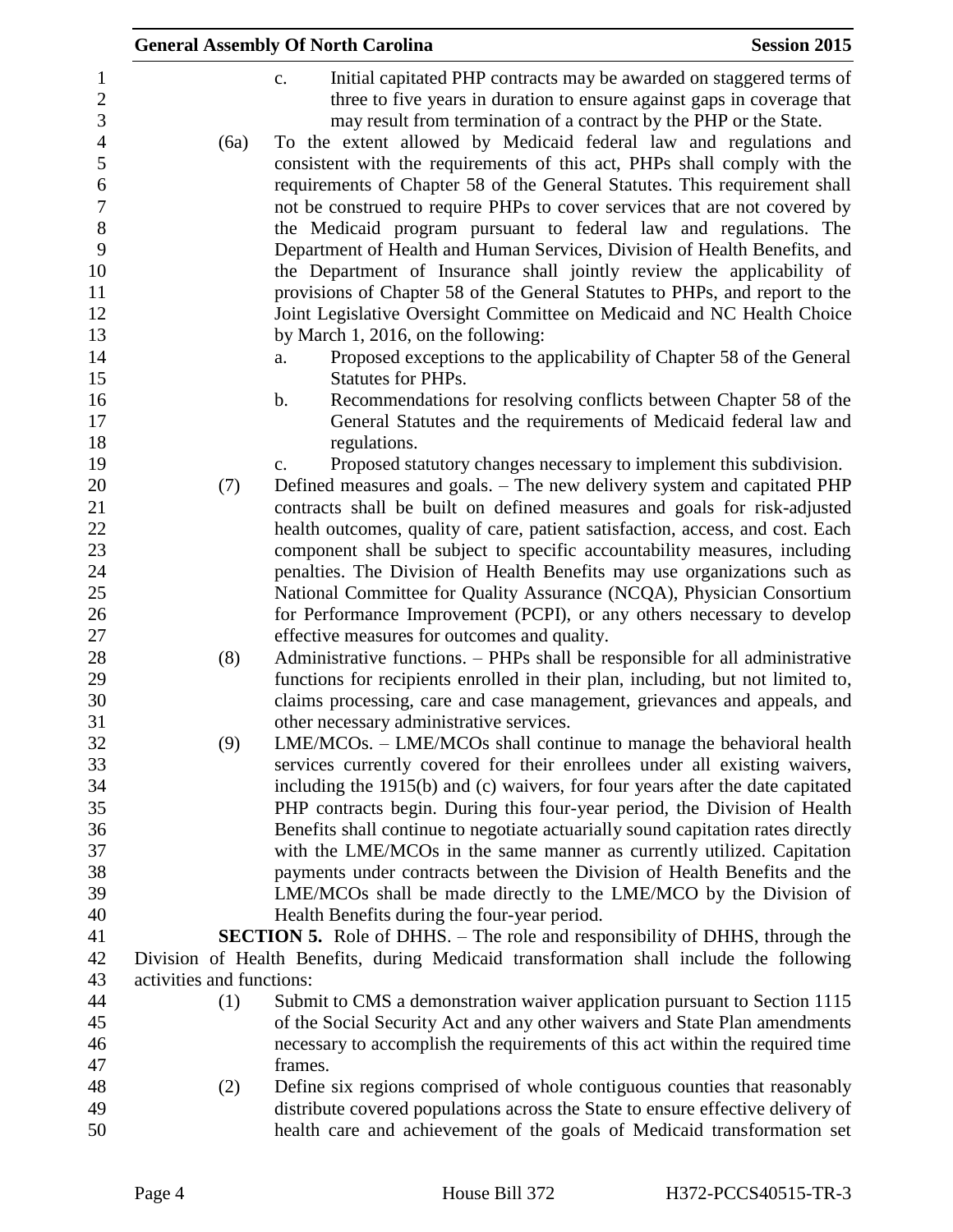|                                    |     | <b>General Assembly Of North Carolina</b><br><b>Session 2015</b>                                                                                                                                                                                                                         |
|------------------------------------|-----|------------------------------------------------------------------------------------------------------------------------------------------------------------------------------------------------------------------------------------------------------------------------------------------|
| $\mathbf{1}$<br>$\boldsymbol{2}$   |     | forth in Section 1 of this act. Every county in the State must be assigned to a<br>region.                                                                                                                                                                                               |
| $\mathfrak{Z}$                     | (3) | Oversee, monitor, and enforce capitated PHP contract performance.                                                                                                                                                                                                                        |
| $\overline{4}$                     | (4) | Ensure sustainability of the transformed Medicaid and NC Health Choice                                                                                                                                                                                                                   |
| 5                                  |     | programs.                                                                                                                                                                                                                                                                                |
| 6                                  | (5) | Set rates, including the following:                                                                                                                                                                                                                                                      |
| $\overline{7}$<br>$8\,$<br>9<br>10 |     | Capitation rates that are actuarially sound. Actuarial calculations<br>a.<br>must include utilization assumptions consistent with industry and<br>local standards. Capitation rates shall be risk adjusted and shall<br>include a portion that is at risk for achievement of quality and |
| 11                                 |     | outcome measures, including value-based payments.                                                                                                                                                                                                                                        |
| 12                                 |     | Appropriate rate floors for in-network primary care physicians,<br>b.                                                                                                                                                                                                                    |
| 13<br>14                           |     | specialist physicians, and pharmacy dispensing fees to ensure the<br>achievement of transformation goals.                                                                                                                                                                                |
| 15                                 |     | Rates for services in the remaining fee-for-service programs.<br>c.                                                                                                                                                                                                                      |
| 16                                 | (6) | Enter into capitated PHP contracts for the delivery of the Medicaid and NC                                                                                                                                                                                                               |
| 17                                 |     | Health Choice services described in subdivision (4) of Section 4 of this act.                                                                                                                                                                                                            |
| 18                                 |     | All contracts shall be the result of requests for proposals (RFPs) issued by                                                                                                                                                                                                             |
| 19                                 |     | DHHS and the submission of competitive bids by PHPs. DHHS, through the                                                                                                                                                                                                                   |
| 20<br>21                           |     | Division of Health Benefits, shall develop standardized contract terms, to                                                                                                                                                                                                               |
| 22                                 |     | include at a minimum, the following:<br>Risk-adjusted cost growth for its enrollees must be at least two                                                                                                                                                                                 |
| 23                                 |     | a.<br>percentage (2%) points below national Medicaid spending growth as                                                                                                                                                                                                                  |
| 24                                 |     | documented and projected in the annual report prepared for CMS by                                                                                                                                                                                                                        |
| 25                                 |     | the Office of the Actuary for nonexpansion states.                                                                                                                                                                                                                                       |
| 26                                 |     | A requirement that PHP spending for prescribed drugs, net of<br>$\mathbf b$ .                                                                                                                                                                                                            |
| 27                                 |     | rebates, ensures the State realizes a net savings for the spending on                                                                                                                                                                                                                    |
| 28                                 |     | prescription drugs. All PHPs shall be required to use the same drug                                                                                                                                                                                                                      |
| 29                                 |     | formulary, which shall be established by DHHS, through the                                                                                                                                                                                                                               |
| 30                                 |     | Division of Health Benefits.                                                                                                                                                                                                                                                             |
| 31                                 |     | Until final federal regulations are promulgated governing medical<br>c.                                                                                                                                                                                                                  |
| 32                                 |     | loss ratio, a minimum medical loss ratio of eighty-eight percent                                                                                                                                                                                                                         |
| 33                                 |     | (88%) for health care services, with the components of the numerator                                                                                                                                                                                                                     |
| 34                                 |     | and denominator to be defined by DHHS, through the Division of                                                                                                                                                                                                                           |
| 35                                 |     | Health Benefits.                                                                                                                                                                                                                                                                         |
| 36                                 |     | A requirement that PHPs develop and maintain provider networks<br>$\mathbf{d}$ .                                                                                                                                                                                                         |
| 37                                 |     | that meet access to care requirements for their enrollees. PHPs may                                                                                                                                                                                                                      |
| 38                                 |     | not exclude providers from their networks except for failure to meet                                                                                                                                                                                                                     |
| 39                                 |     | objective quality standards or refusal to accept network rates.                                                                                                                                                                                                                          |
| 40<br>41                           |     | Notwithstanding the previous sentence, PHPs must include all                                                                                                                                                                                                                             |
| 42                                 |     | providers in their geographical coverage area that are designated<br>essential providers by DHHS pursuant to subdivision (13) of this                                                                                                                                                    |
| 43                                 |     | section, unless DHHS approves an alternative arrangement for                                                                                                                                                                                                                             |
| 44                                 |     | securing the types of services offered by the essential providers.                                                                                                                                                                                                                       |
| 45                                 |     | A requirement that all PHPs assure that enrollees who do not elect a<br>e.                                                                                                                                                                                                               |
| 46                                 |     | primary care provider will be assigned to one.                                                                                                                                                                                                                                           |
| 47                                 | (7) | Prior to issuing the RFPs required by subdivision (6) of this section, consult,                                                                                                                                                                                                          |
| 48                                 |     | in accordance with G.S. 12-3(15), with the Joint Legislative Oversight                                                                                                                                                                                                                   |
| 49                                 |     | Committee on Medicaid and NC Health Choice on the terms and conditions                                                                                                                                                                                                                   |
| 50                                 |     | of the requests for proposals (RFPs) for the solicitation of bids for statewide                                                                                                                                                                                                          |
| 51                                 |     | and regional capitated PHP contracts.                                                                                                                                                                                                                                                    |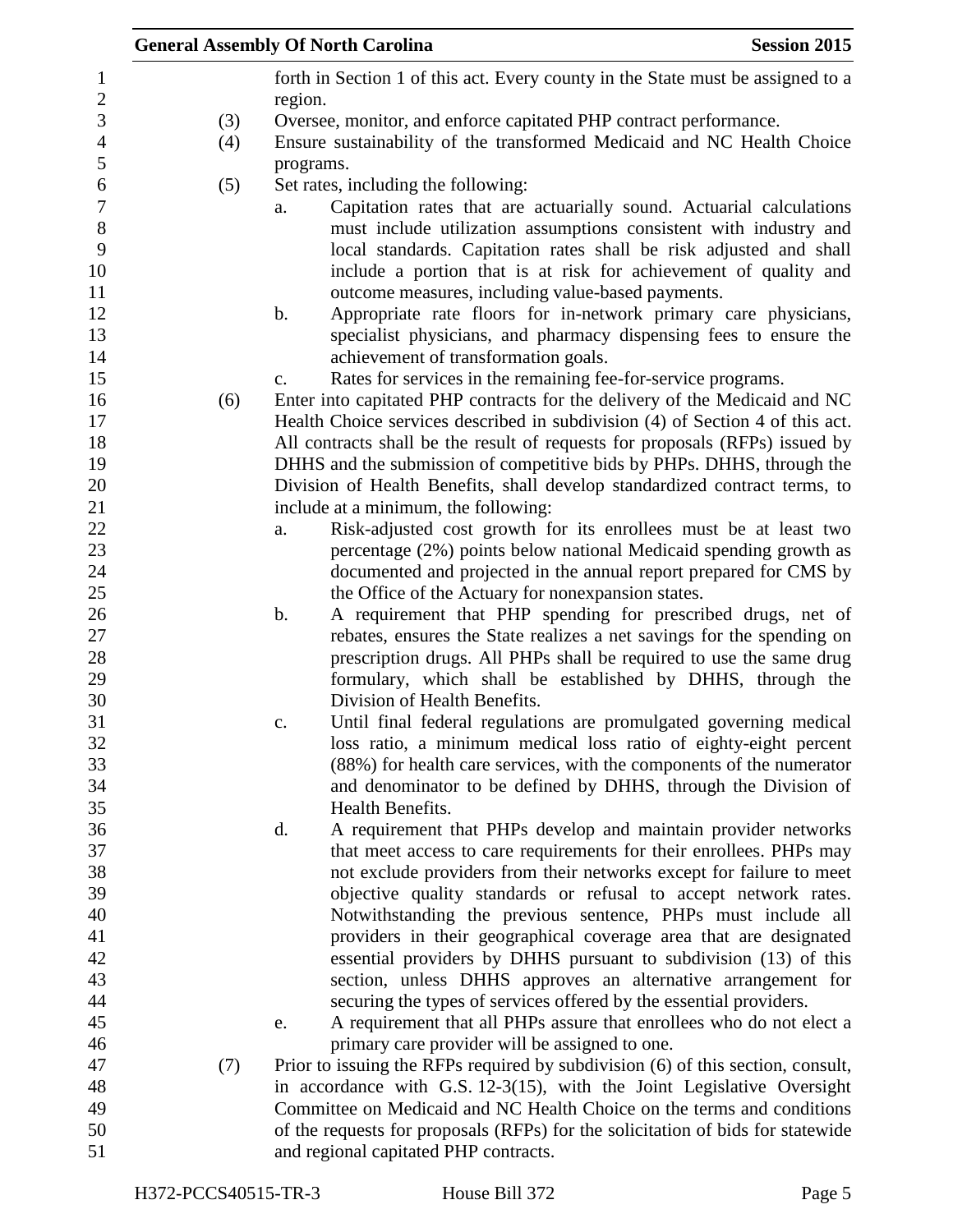|      | <b>General Assembly Of North Carolina</b>                                                                                                                                                                                                            | <b>Session 2015</b> |
|------|------------------------------------------------------------------------------------------------------------------------------------------------------------------------------------------------------------------------------------------------------|---------------------|
| (8)  | Develop and implement a process for recipient assignment to PHPs. Criteria<br>for assignment shall include at least the recipient's family unit, including<br>foster family and adoptive placement, quality measures, and primary care<br>physician. |                     |
| (9)  | Define methods to ensure program integrity against provider fraud, waste,<br>and abuse at all levels.                                                                                                                                                |                     |
| (10) | Require all PHPs and Medicaid and NC Health Choice providers to submit                                                                                                                                                                               |                     |
|      | data through the Health Information Exchange Network, as required by                                                                                                                                                                                 |                     |
|      | Section 12A.5 of House Bill 97, 2015 Regular Session, in order to ensure                                                                                                                                                                             |                     |
|      | effective systems and connectivity to support clinical coordination of care,                                                                                                                                                                         |                     |
|      | the exchange of information, and the availability of data to DHHS and the                                                                                                                                                                            |                     |
|      | Division of Health Benefits to manage the Medicaid and NC Health Choice                                                                                                                                                                              |                     |
| (11) | programs for the State.<br>Develop a Dual Eligibles Advisory Committee, which must include at least a                                                                                                                                                |                     |
|      | reasonably representative sample of the populations receiving long-term                                                                                                                                                                              |                     |
|      | services and supports covered by Medicaid. The Division of Health Benefits,                                                                                                                                                                          |                     |
|      | upon the advice of the Dual Eligibles Advisory Committee, shall develop a                                                                                                                                                                            |                     |
|      | long-term strategy to cover dual eligibles through capitated PHP contracts                                                                                                                                                                           |                     |
|      | and report the strategy to the Joint Legislative Oversight Committee on                                                                                                                                                                              |                     |
|      | Medicaid and NC Health Choice by January 31, 2017.                                                                                                                                                                                                   |                     |
| (12) | Report to the Joint Legislative Oversight Committee on Medicaid and NC                                                                                                                                                                               |                     |
|      | Health Choice by March 1, 2016. At a minimum, this report shall include:                                                                                                                                                                             |                     |
|      | The proposed waiver application.<br>a.                                                                                                                                                                                                               |                     |
|      | The expected time frame for the submission of the proposed waiver<br>$\mathbf b$ .<br>to CMS.                                                                                                                                                        |                     |
|      | Proposed statutory changes required.<br>$\mathbf{c}$ .                                                                                                                                                                                               |                     |
|      | Status of staffing of the Division of Health Benefits, including a<br>d.                                                                                                                                                                             |                     |
|      | description of staff's key competencies and expertise.                                                                                                                                                                                               |                     |
|      | Anticipated distribution of regional capitated PHP contracts.<br>e.                                                                                                                                                                                  |                     |
|      | f.<br>Plans for recipient enrollment.                                                                                                                                                                                                                |                     |
|      | Recipient access standards.<br>g.                                                                                                                                                                                                                    |                     |
|      | h.<br>Performance measures.                                                                                                                                                                                                                          |                     |
|      | i.<br>A plan for the proposed inclusion of the following features as part of                                                                                                                                                                         |                     |
|      | Medicaid and NC Health Choice transformation:                                                                                                                                                                                                        |                     |
|      | Rate floors in addition to those required by subdivision (5) of<br>1.                                                                                                                                                                                |                     |
|      | Section 5 of this act.                                                                                                                                                                                                                               |                     |
|      | 2.<br>Antitrust policies.<br>3.<br>Protections against the exclusion of certain provider types.                                                                                                                                                      |                     |
|      | Prompt pay requirements.<br>4.                                                                                                                                                                                                                       |                     |
|      | 5.<br>Uniform credentialing requirements.                                                                                                                                                                                                            |                     |
|      | Good-faith negotiations.<br>6.                                                                                                                                                                                                                       |                     |
|      | Time line for issuance of RFP and solicitation of bids.<br>j.                                                                                                                                                                                        |                     |
|      | k.<br>Measures for sustainability of the transformed system.                                                                                                                                                                                         |                     |
|      | A plan for transition of features of the contract with the North<br>1.                                                                                                                                                                               |                     |
|      | Carolina Community Care Network, Inc., (NCCCN) to the new                                                                                                                                                                                            |                     |
|      | delivery system, including a plan for utilizing, at the appropriate                                                                                                                                                                                  |                     |
|      | time, the Health Information Exchange Network to perform certain                                                                                                                                                                                     |                     |
|      | functions presently being performed by NCCCN's Informatics Center                                                                                                                                                                                    |                     |
|      | in conjunction with the primary care case management program.                                                                                                                                                                                        |                     |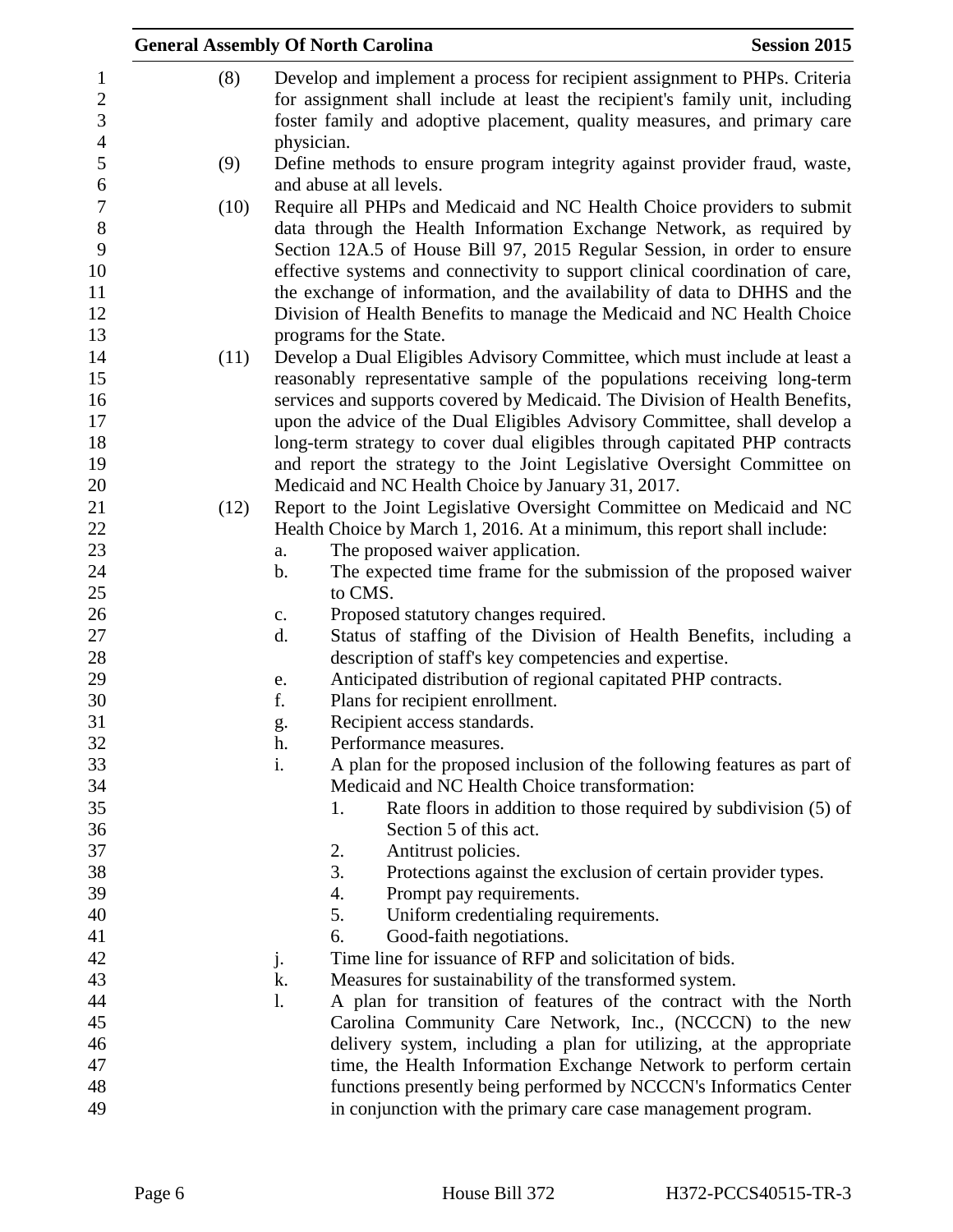| <b>General Assembly Of North Carolina</b>                                                                                                                                                 | <b>Session 2015</b> |
|-------------------------------------------------------------------------------------------------------------------------------------------------------------------------------------------|---------------------|
| A plan to stabilize the Division of Medical Assistance during the<br>m.<br>transition of the Medicaid and NC Health Choice programs to the<br>Division of Health Benefits.                |                     |
| A plan that will ensure continuity of services for individuals in foster<br>n.<br>care and adoptive placements in the transformed Medicaid and NC<br>Health Choice programs.              |                     |
| Designate Medicaid and NC Health Choice providers as essential providers<br>(13)                                                                                                          |                     |
| if the provider either offers services that are not available from any other                                                                                                              |                     |
| provider within a reasonable access standard or provides a substantial share                                                                                                              |                     |
| of the total units of a particular service utilized by Medicaid and NC Health                                                                                                             |                     |
| Choice recipients within the region during the last three years, and the                                                                                                                  |                     |
| combined capacity of other service providers in the region is insufficient to                                                                                                             |                     |
| meet the total needs of the Medicaid and NC Health Choice enrollees.                                                                                                                      |                     |
| DHHS shall not classify physicians and other practitioners as essential                                                                                                                   |                     |
| providers. At a minimum, providers in the following categories shall be                                                                                                                   |                     |
| designated essential providers:                                                                                                                                                           |                     |
| Federally qualified health centers.<br>a.<br>Rural health centers.<br>b.                                                                                                                  |                     |
| Free clinics.<br>$\mathbf{c}$ .                                                                                                                                                           |                     |
| Local health departments.<br>d.                                                                                                                                                           |                     |
| <b>SECTION 6.</b> Role of the Department of Insurance. – The transformed Medicaid                                                                                                         |                     |
| and NC Health Choice system shall include the licensing of PHPs based on solvency                                                                                                         |                     |
| requirements established and implemented by the Department of Insurance. The Commissioner                                                                                                 |                     |
| of Insurance, in consultation with the Director of the Division of Health Benefits, shall develop                                                                                         |                     |
| recommended solvency requirements that are similar to the solvency requirements for similarly                                                                                             |                     |
| situated regulated entities and recommended licensing procedures that include an annual review                                                                                            |                     |
| by the Commissioner and reporting of changes in licensure to the Division of Health Benefits.                                                                                             |                     |
| The Commissioner shall report the recommendations as well as proposed fees to offset the cost                                                                                             |                     |
| of licensure and any necessary statutory changes to the Joint Legislative Oversight Committee<br>on Medicaid and NC Health Choice by March 1, 2016.                                       |                     |
| <b>SECTION 7.</b> Primary Care Case Management. – By July 1, 2016, DHHS will                                                                                                              |                     |
| renegotiate its contract with North Carolina Community Care Networks, Inc., (NCCCN) to                                                                                                    |                     |
| reduce per member per month payments to NCCCN for administration, including informatics,                                                                                                  |                     |
| by fifteen percent (15%) from the amount of per member per month payments NCCCN                                                                                                           |                     |
| received for January 2015. The renegotiated contract shall provide for greater efficiencies and                                                                                           |                     |
| facilitate a smooth transition of features of the enhanced primary care case management                                                                                                   |                     |
| program, including case management, informatics center operations, and practice supports, to                                                                                              |                     |
| the primary care medical home model or other care management model that will be utilized by                                                                                               |                     |
| PHPs, consistent with the plan reported to the Joint Legislative Oversight Committee on                                                                                                   |                     |
| Medicaid and NC Health Choice pursuant to subdivision (12) of Section 5 of this act. The<br>renegotiated contract shall also include performance measures and consequences for failing to |                     |
| meet those performance measures. DHHS shall continue to utilize NCCCN to perform existing                                                                                                 |                     |
| functions until capitated PHP contracts begin as required by this act. When capitated PHP                                                                                                 |                     |
| contracts begin, any contract with NCCCN existing on that date shall terminate. Funds equal to                                                                                            |                     |
| the amount of any savings achieved on or after August 1, 2015, by the Division of Medical                                                                                                 |                     |
| Assistance as a result of the contract renegotiation required by this section shall be transferred                                                                                        |                     |
| to the Division of Health Benefits to be used for the transition to capitated PHP contracts.                                                                                              |                     |
| <b>SECTION 8.</b> Innovations Center. – DHHS shall submit a program design and                                                                                                            |                     |

 budget proposal no later than May 1, 2016, to the Joint Legislative Oversight Committee on Medicaid and NC Health Choice that will create a Medicaid and NC Health Choice 51 Transformation Innovations Center within the Division of Health Benefits with the purpose of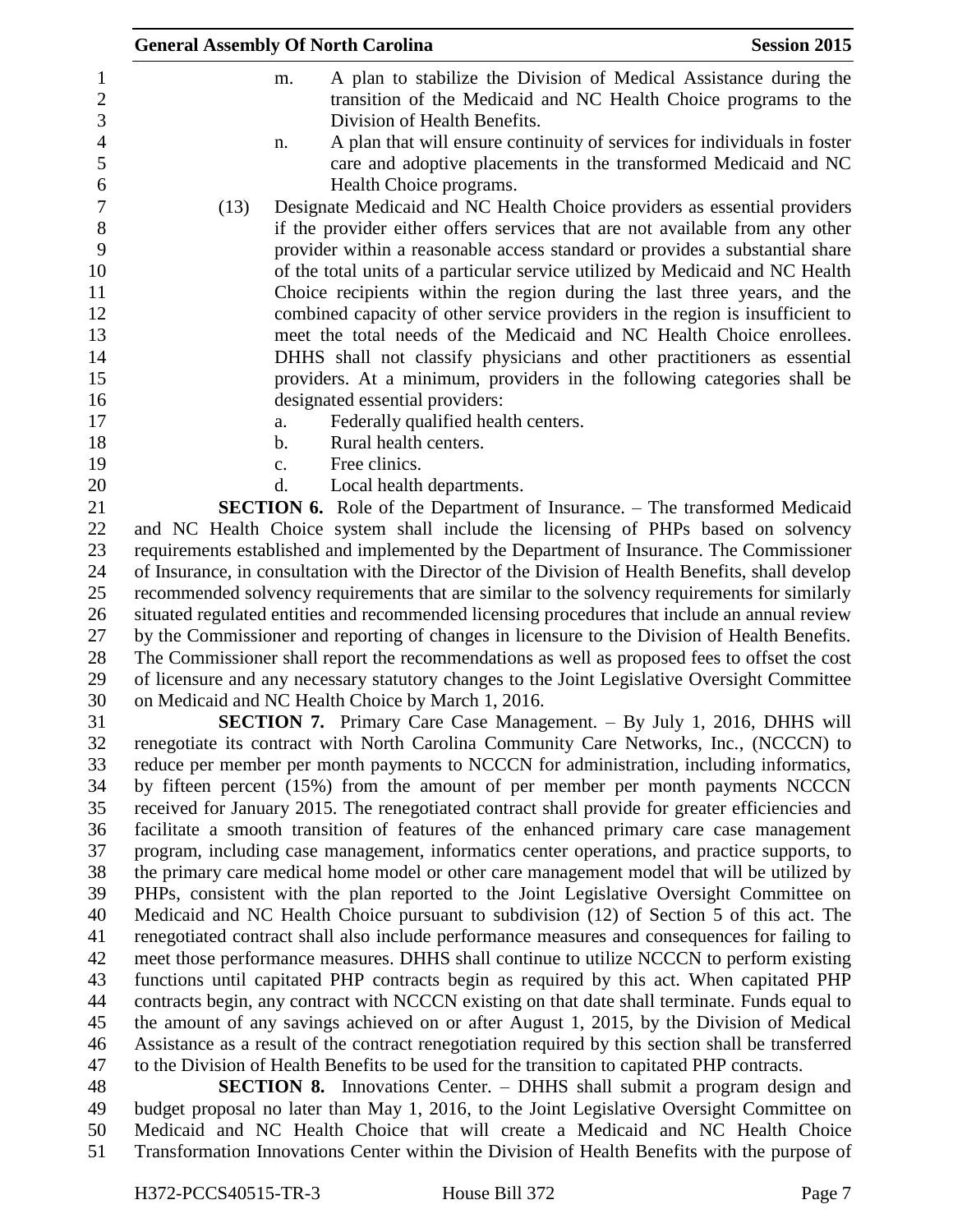#### **General Assembly Of North Carolina Session 2015**

 assisting Medicaid and NC Health Choice providers in achieving the ultimate goals of better health, better care, and lower costs for North Carolinians. The center should be designed to support providers through technical assistance and learning collaboratives that foster peer-to-peer sharing of best practices. DHHS shall use the Oregon Health Authority's Transformation Center as a design model and shall consider at least the following features: (1) Learning collaboratives, peer-to-peer networks. (2) Clinical standards and supports. (3) Innovator agents. (4) Council of Clinical Innovators.

- (5) Community and stakeholder engagement.
- (6) Conferences and workshops.
- 
- (7) Technical assistance.
- (8) Infrastructure support.

 **SECTION 9.** Maintain Funding Mechanisms. – In developing the waivers and State Plan amendments necessary to implement this act, the Department of Health and Human Services, through the Division of Health Benefits created in Section 10 of this act, shall work with the Centers for Medicare & Medicaid Services (CMS) to attempt to preserve existing levels of funding generated from Medicaid-specific funding streams, such as assessments, to the extent that the levels of funding may be preserved. If such Medicaid-specific funding cannot be maintained as currently implemented, then the Division of Health Benefits shall advise the Joint Legislative Oversight Committee on Medicaid and NC Health Choice, created in Section 15 of this act, of any modifications necessary to maintain as much revenue as possible within the context of Medicaid transformation. If such Medicaid-specific funding streams cannot be preserved through the transformation process or if revenue would decrease, it is the intent of the General Assembly to modify such funding streams so that any supplemental payments to providers are more closely aligned to improving health outcomes and achieving overall Medicaid goals.

## **PART II. REORGANIZATION OF MEDICAID AND NC HEALTH CHOICE PROGRAMS**

 **SECTION 10.** Creation of the Division of Health Benefits. – The Division of Health Benefits is established as a new division of the Department of Health and Human Services. The Department of Health and Human Services, through the Division of Health Benefits, shall be responsible for implementing Medicaid transformation required by this act and shall administer and operate all functions, powers, duties, obligations, and services related to the transformed Medicaid and NC Health Choice programs. The Division of Medical Assistance shall continue to operate the current Medicaid and NC Health Choice programs until the Division of Medical Assistance is eliminated. Upon the elimination of the Division of Medical Assistance, all functions, powers, duties, obligations, and services vested in the Division of Medical Assistance of the Department of Health and Human Services are vested in the Division of Health Benefits. The Department of Health and Human Services shall remain the Medicaid single State agency.

 **SECTION 11.** Elimination of the Division of Medical Assistance. – Twelve months after capitated PHP contracts begin, or at an earlier time as determined by the Secretary of the Department of Health and Human Services, the Division of Medical Assistance and all positions remaining in the Division of Medical Assistance at that time are eliminated. The Secretary shall notify the Office of State Budget and Management and the Joint Legislative Oversight Committee on Medicaid and NC Health Choice three months prior to the date the Secretary anticipates that the Division of Medical Assistance will no longer be needed for future operations of the Medicaid and NC Health Choice programs and will be eliminated. Upon elimination of the Division of Medical Assistance, the Secretary shall notify the Office of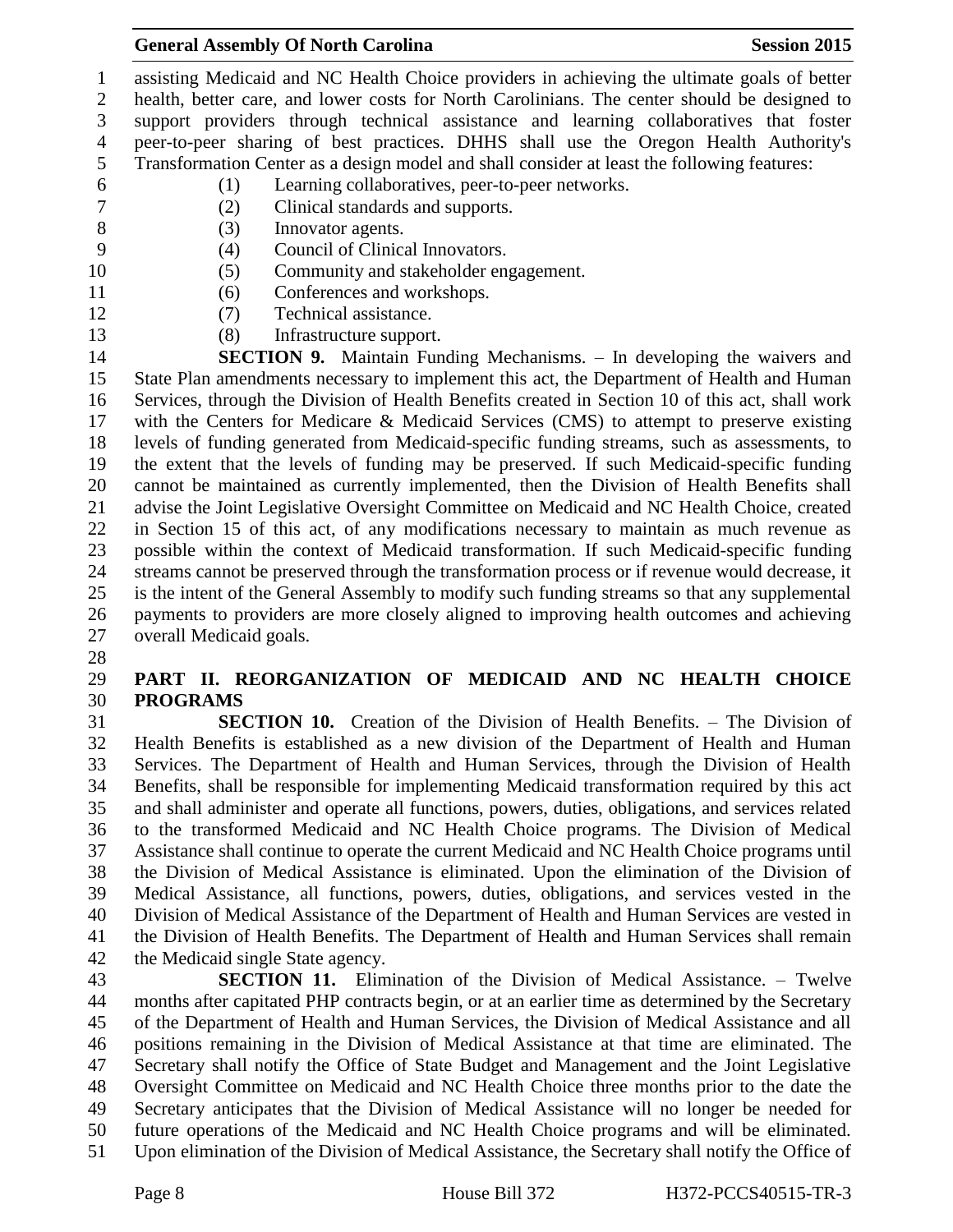|                  | <b>General Assembly Of North Carolina</b>                                                                       | <b>Session 2015</b> |
|------------------|-----------------------------------------------------------------------------------------------------------------|---------------------|
| $\mathbf{1}$     | State Budget and Management and the Joint Legislative Oversight Committee on Medicaid and                       |                     |
| $\mathbf{2}$     | NC Health Choice of the effective date of the elimination of the Division of Medical                            |                     |
| 3                | Assistance. The Department of Health and Human Services shall provide notice to employees                       |                     |
| $\overline{4}$   | of the Division of Medical Assistance whose positions will be eliminated due to a reduction in                  |                     |
| 5                | force in accordance with the reduction in force policies of the Office of State Human                           |                     |
| 6                | Resources.                                                                                                      |                     |
| $\boldsymbol{7}$ | <b>SECTION 12.(a)</b> Article 3 of Chapter 143B of the General Statutes is amended by                           |                     |
| $8\,$            | adding a new part to read:                                                                                      |                     |
| 9                | "Part 36. Division of Health Benefits.                                                                          |                     |
| 10               | "§ 143B-216.80. Division of Health Benefits – creation and organization.                                        |                     |
| 11               | There is hereby established the Division of Health Benefits of the Department of Health and                     |                     |
| 12               | Human Services. The Department of Health and Human Services, through the Division of                            |                     |
| 13               | Health Benefits, shall have the powers and duties described in G.S. 108A-54(e). The Director                    |                     |
| 14               | shall be the head of the Division of Health Benefits."                                                          |                     |
| 15               | SECTION 12.(b) Effective January 1, 2021, Part 36 of Article 3 of Chapter 143B                                  |                     |
| 16               | of the General Statutes is amended by adding a new section to read:                                             |                     |
| 17               | "§ 143B-216.85. Appointment; term of office; and removal of the Director of the Division                        |                     |
| 18               | of Health Benefits.<br><u>Term. – The Director of the Division of Health Benefits shall be appointed by the</u> |                     |
| 19<br>20         | (a)<br>Governor for a term of four years subject to confirmation by the General Assembly by joint               |                     |
| 21               | resolution. The initial term of office for the Director of the Division of Health Benefits shall                |                     |
| 22               | begin upon confirmation by the General Assembly and shall expire June 30, 2025. Thereafter,                     |                     |
| 23               | the term of office for the Director of the Division of Health Benefits shall be four years and                  |                     |
| 24               | shall commence on July 1 of the year in which the term for which the appointment is made.                       |                     |
| 25               | Appointment. – The Governor shall submit the name of the person to be appointed<br>(b)                          |                     |
| 26               | Director of the Division of Health Benefits to the General Assembly for confirmation by the                     |                     |
| 27               | General Assembly on or before May 1 of the year in which the term of the office for which the                   |                     |
| 28               | appointment is to be made expires. If the Governor fails to submit a name by May 1, the                         |                     |
| 29               | President Pro Tempore of the Senate and the Speaker of the House of Representatives jointly                     |                     |
| 30               | shall submit a name of an appointee to the General Assembly on or before May 15 of the same                     |                     |
| 31               | year. The appointment shall then be made by enactment of a bill. The bill shall state the name                  |                     |
| 32               | of the person being appointed, the office to which the appointment is being made, the effective                 |                     |
| 33               | date of the appointment, the date of expiration of the term, the residence of the appointee, and                |                     |
| 34               | that the appointment is made upon the joint recommendation of the Speaker of the House of                       |                     |
| 35               | Representatives and the President Pro Tempore of the Senate. Nothing precludes any member                       |                     |
| 36               | of the General Assembly from proposing an amendment to any bill making such an                                  |                     |
| 37               | appointment. If there is no vacancy in the office of the Director, and a bill that would confirm                |                     |
| 38               | the appointment of the person as Director fails a reading in either chamber of the General                      |                     |
| 39               | Assembly, then the Governor shall submit a new name within 30 days.                                             |                     |
| 40               | $\frac{Vacancy. - If a vacancy in the office of the Director occurs for any reason prior to }$<br>(c)           |                     |
| 41               | the expiration of the Director's term of office, the Governor shall submit the name of the                      |                     |
| 42               | Director's successor to the General Assembly not later than 60 days after the vacancy occurs. If                |                     |
| 43               | a vacancy occurs when the General Assembly is not in session, the Governor shall appoint an                     |                     |
| 44               | acting Director to serve the remainder of the unexpired term pending confirmation by the                        |                     |
| 45               | General Assembly. However, in no event shall an acting Director serve (i) for more than 12                      |                     |
| 46               | months without General Assembly confirmation or (ii) after a bill that would confirm the                        |                     |
| 47               | appointment of the person as Director fails a reading in either chamber of the General                          |                     |
| 48               | Assembly. The successor appointed to fill the vacancy shall serve until the end of the unexpired                |                     |
| 49               | term.                                                                                                           |                     |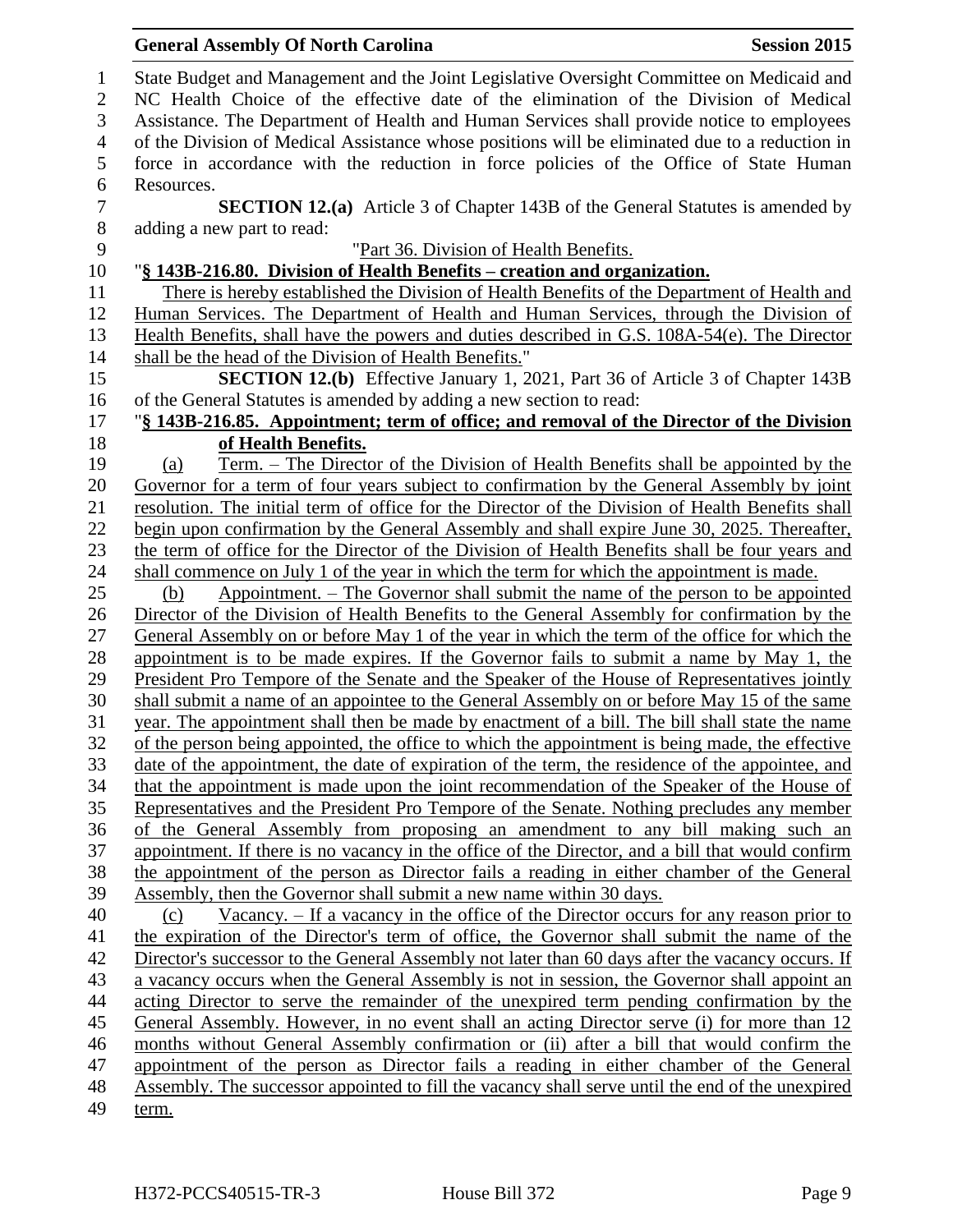|                   | <b>General Assembly Of North Carolina</b>                                                                                                                | <b>Session 2015</b> |
|-------------------|----------------------------------------------------------------------------------------------------------------------------------------------------------|---------------------|
| (d)               | <u>Removal. – The Director of the Division of Health Benefits may be removed from</u>                                                                    |                     |
|                   | office only by the Governor and solely for the grounds set forth in G.S. 143B-13(b), (c), and                                                            |                     |
| $(d)$ ."          |                                                                                                                                                          |                     |
|                   | <b>SECTION 13.</b> G.S. 108A-54 reads as rewritten:                                                                                                      |                     |
|                   | "§ 108A-54. Authorization of Medical Assistance Program; administration.                                                                                 |                     |
|                   |                                                                                                                                                          |                     |
| (e)               | The Secretary of the Department of Health and Human Services, through the                                                                                |                     |
|                   | Division of Health Benefits, shall have the following powers and duties:                                                                                 |                     |
| (1)               | Administer and operate the Medicaid and NC Health Choice programs,                                                                                       |                     |
|                   | provided that the total expenditures, net of agency receipts, do not exceed                                                                              |                     |
|                   | the authorized budget for each program. None of the powers and duties                                                                                    |                     |
|                   | enumerated in the other subdivisions of this subsection shall be construed to                                                                            |                     |
|                   | limit the broad grant of authority to administer and operate the Medicaid and                                                                            |                     |
|                   | NC Health Choice programs.                                                                                                                               |                     |
| (2)               | Employ clerical and professional staff of the Division of Health Benefits,<br>including consultants and legal counsel, necessary to carry out the powers |                     |
|                   | and duties of the division. In hiring staff for the Division of Health Benefits,                                                                         |                     |
|                   | the Secretary may offer employment contracts for a term and set                                                                                          |                     |
|                   | compensation for the employees, which may include performance-based                                                                                      |                     |
|                   | bonuses based on meeting budget or other targets.                                                                                                        |                     |
| (3)               | Notwithstanding G.S. 143-64.20, enter into contracts for the administration                                                                              |                     |
|                   | of the Medicaid and NC Health Choice programs, as well as manage such                                                                                    |                     |
|                   | contracts, including contracts of a consulting or advisory nature.                                                                                       |                     |
| $\left(4\right)$  | Establish and adjust all program components, except for eligibility                                                                                      |                     |
|                   | categories and income thresholds, of the Medicaid and NC Health Choice                                                                                   |                     |
|                   | programs within the appropriated and allocated budget.                                                                                                   |                     |
| (5)               | Adopt rules related to the Medicaid and NC Health Choice programs.                                                                                       |                     |
| $\underline{(6)}$ | Develop midyear budget correction plans and strategies and then take                                                                                     |                     |
|                   | midyear budget corrective actions necessary to keep the Medicaid and NC                                                                                  |                     |
| (7)               | Health Choice programs within budget.<br>Approve or disapprove and oversee all expenditures to be charged to or                                          |                     |
|                   | allocated to the Medicaid and NC Health Choice programs by other State                                                                                   |                     |
|                   | departments or agencies.                                                                                                                                 |                     |
| (8)               | Develop and present to the Joint Legislative Oversight Committee on                                                                                      |                     |
|                   | Medicaid and NC Health Choice and the Office of State Budget and                                                                                         |                     |
|                   | Management by January 1 of each year, beginning in 2017, the following                                                                                   |                     |
|                   | information for the Medicaid and NC Health Choice programs:                                                                                              |                     |
|                   | A detailed four-year forecast of expected changes to enrollment<br>a.                                                                                    |                     |
|                   | growth and enrollment mix.                                                                                                                               |                     |
|                   | What program changes will be made by the Department in order to<br><u>b.</u>                                                                             |                     |
|                   | stay within the existing budget for the programs based on the next                                                                                       |                     |
|                   | fiscal year's forecasted enrollment growth and enrollment mix.                                                                                           |                     |
|                   | The cost to maintain the current level of services based on the next<br>$\underline{c}$ .                                                                |                     |
|                   | fiscal year's forecasted enrollment growth and enrollment mix.                                                                                           |                     |
| (9)               | Publish on its Web site and update on at least a monthly basis, at a                                                                                     |                     |
|                   | minimum, the following information about the Medicaid and NC Health<br>Choice programs:                                                                  |                     |
|                   | Enrollment by program aid category by county.                                                                                                            |                     |
|                   | <u>a.</u><br>Per member per month spending by category of service.<br><u>b.</u>                                                                          |                     |
|                   | Spending and receipts by fund along with a detailed variance<br>$\underline{c}$ .                                                                        |                     |
|                   | analysis.                                                                                                                                                |                     |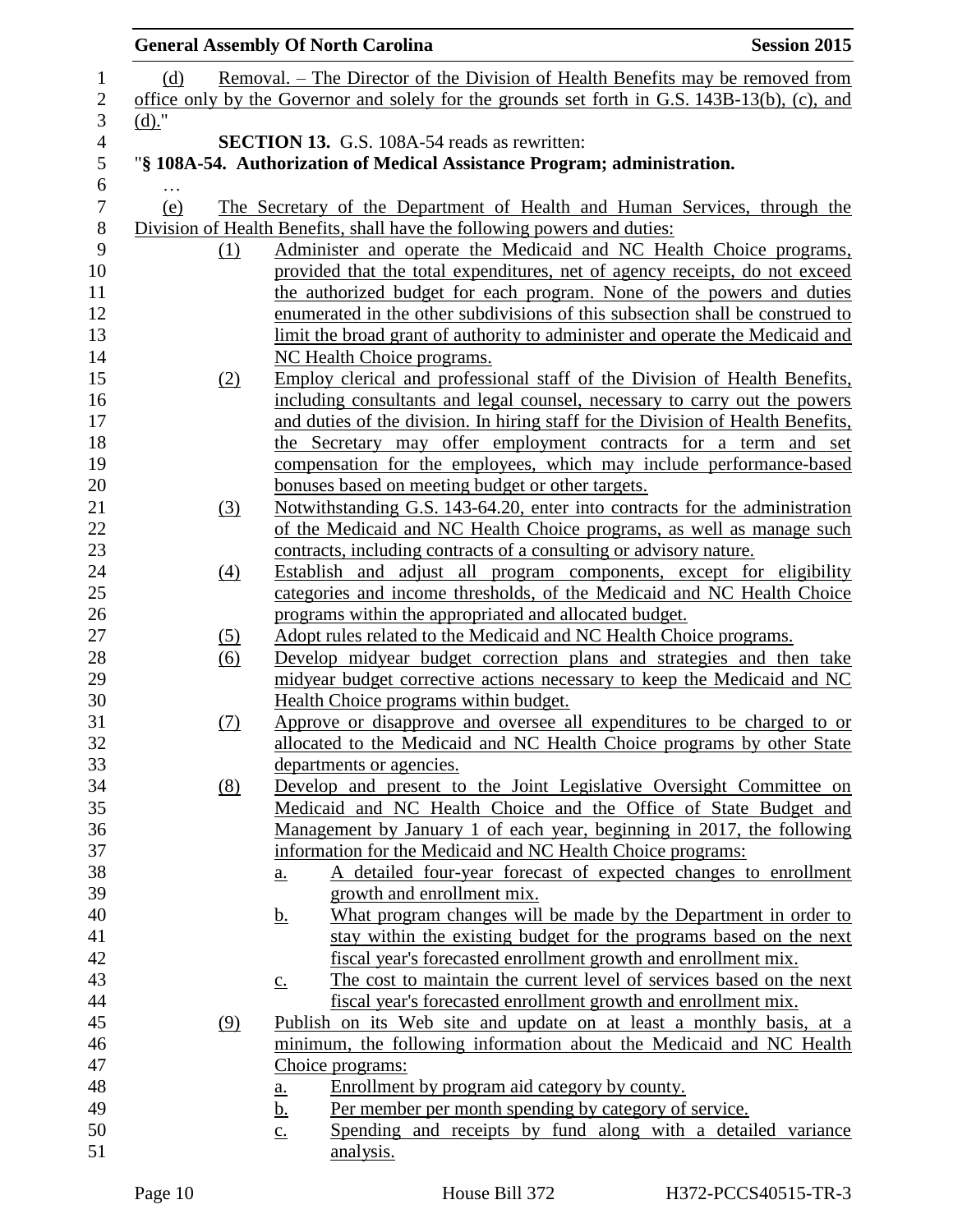|                  |                   | <b>General Assembly Of North Carolina</b>                                                         | <b>Session 2015</b> |
|------------------|-------------------|---------------------------------------------------------------------------------------------------|---------------------|
|                  |                   | d.<br>A comparison of the above figures to the amounts forecasted and                             |                     |
|                  |                   | budgeted for the corresponding time period.                                                       |                     |
| (f)              |                   | The General Assembly shall determine the eligibility categories and income                        |                     |
|                  |                   | thresholds for the Medicaid and NC Health Choice programs. The Department of Health and           |                     |
|                  |                   | Human Services, through the Division of Health Benefits, is expressly authorized to adopt         |                     |
|                  |                   | temporary and permanent rules regarding eligibility requirements and determinations, to the       |                     |
|                  |                   | extent that they do not conflict with the parameters set by the General Assembly.                 |                     |
| (g)              |                   | Although generally subject to the laws of this State, the following exemptions,                   |                     |
|                  |                   | limitations, and modifications apply to the Division of Health Benefits of the Department of      |                     |
|                  |                   | Health and Human Services, notwithstanding any other provision of law:                            |                     |
|                  | (1)               | Employees of the Division of Health Benefits shall not be subject to the                          |                     |
|                  |                   | North Carolina Human<br>Resources Act, except<br>as                                               | provided<br>in      |
|                  |                   | G.S. $126-5(c1)(31)$ .                                                                            |                     |
|                  | (2)               | The Secretary may retain private legal counsel and is not subject to                              |                     |
|                  |                   | G.S. 114-2.3 or G.S. 147-17(a) through (c).                                                       |                     |
|                  | (3)               | The Division of Health Benefits' employment contracts offered pursuant to                         |                     |
|                  |                   | $G.S. 108A-54(e)(2)$ are not subject to review and approval by the Office of                      |                     |
|                  |                   | <b>State Human Resources.</b>                                                                     |                     |
|                  | $\underline{(4)}$ | If the Secretary establishes alternative procedures for the review and                            |                     |
|                  |                   | approval of contracts, then the Division of Health Benefits is exempt from                        |                     |
|                  |                   | State contract review and approval requirements but may still choose to                           |                     |
|                  |                   | utilize the State contract review and approval procedures for particular                          |                     |
|                  |                   | contracts."                                                                                       |                     |
|                  |                   | <b>SECTION 14.(a)</b> Part 1 of Article 3 of Chapter 143B of the General Statutes is              |                     |
|                  |                   | amended by adding the following new section to read:                                              |                     |
|                  |                   | "§ 143B-139.6C. Cooling-off period for certain Department employees.                              |                     |
| (a)              |                   | Ineligible Vendors. – The Secretary of the Department of Health and Human                         |                     |
|                  |                   | Services shall not contract for goods or services with a vendor that employs or contracts with a  |                     |
|                  |                   | person who is a former employee of the Department and uses that person in the administration      |                     |
|                  |                   | of a contract with the Department.                                                                |                     |
| (b)              |                   | Vendor Certification. - The Secretary shall require each vendor submitting a bid or               |                     |
|                  |                   | contract to certify that the vendor will not use a former employee of the Department in the       |                     |
|                  |                   | administration of a contract with the Department in violation of the provisions of subsection (a) |                     |
| of this section. |                   |                                                                                                   |                     |
| (c)              |                   | A violation of the provisions of this section shall void the contract.                            |                     |
| (d)              |                   | Definitions. $-$ As used in this section, the following terms mean:                               |                     |
|                  | (1)               | Administration of a contract. – Oversight of the performance of a contract,                       |                     |
|                  |                   | authority to make decisions regarding a contract, interpretation of a contract,                   |                     |
|                  |                   | or participation in the development of specifications or terms of a contract or                   |                     |
|                  |                   | in the preparation or award of a contract.                                                        |                     |
|                  | (2)               | Former employee of the Department. $- A$ person who, for any period within                        |                     |
|                  |                   | the preceding six months, was employed as an employee or contract                                 |                     |
|                  |                   | employee of the Department of Health and Human Services, and in the six                           |                     |
|                  |                   | months immediately preceding termination of State employment,                                     |                     |
|                  |                   | participated personally in either the award or management of a Department                         |                     |
|                  |                   | contract with the vendor, or made regulatory or licensing decisions that                          |                     |
|                  |                   | directly applied to the vendor."                                                                  |                     |
|                  |                   | <b>SECTION 14.(b)</b> Subsection (a) of this section becomes effective November 1,                |                     |
|                  |                   | 2015, and applies to contracts entered into on or after that date.                                |                     |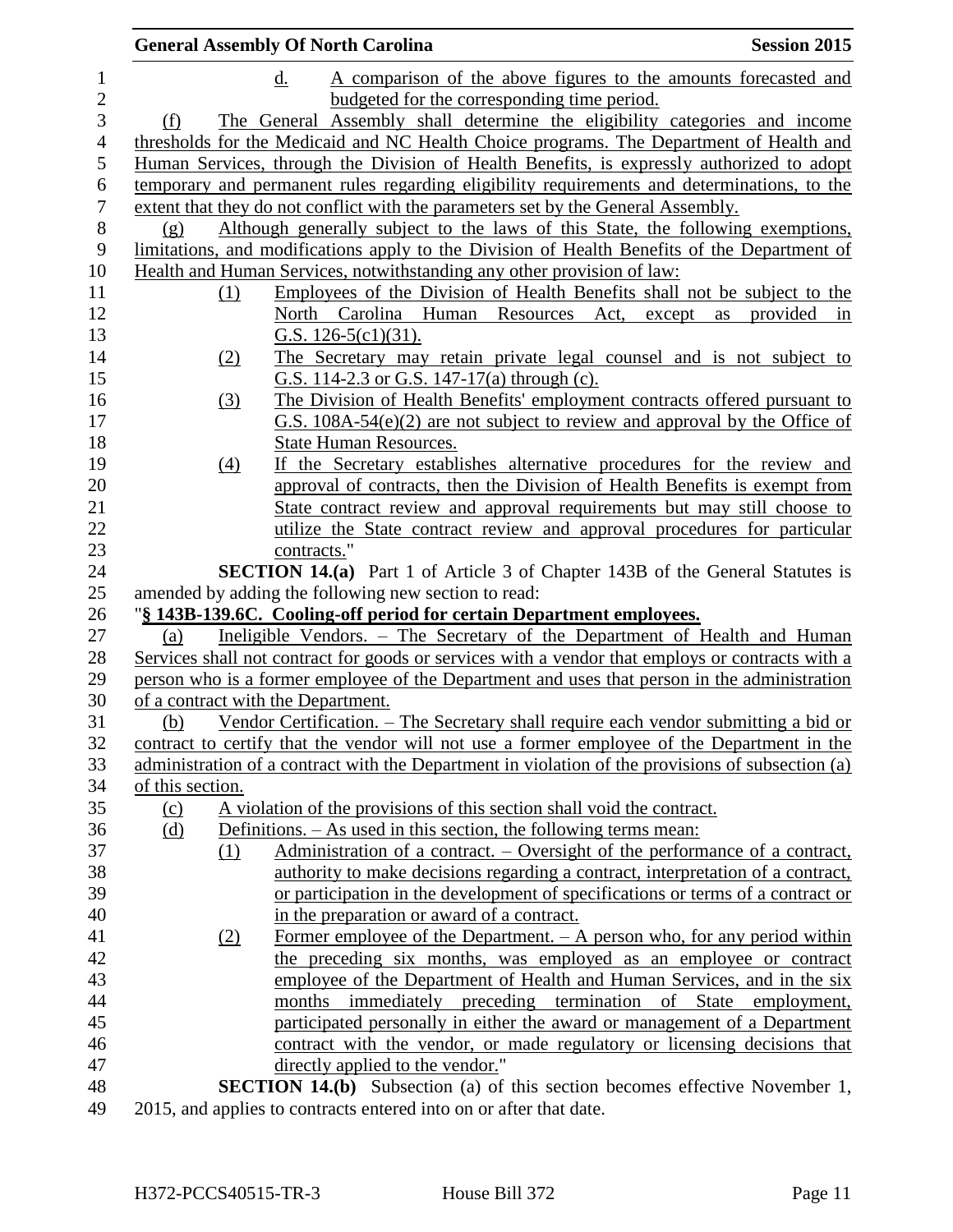| <b>General Assembly Of North Carolina</b>                                                                                                                                                         | <b>Session 2015</b> |
|---------------------------------------------------------------------------------------------------------------------------------------------------------------------------------------------------|---------------------|
| <b>SECTION 15.</b> Legislative Oversight of Medicaid and NC Health Choice                                                                                                                         |                     |
| Programs. – Chapter 120 of the General Statutes is amended by adding the following new                                                                                                            |                     |
| Article:                                                                                                                                                                                          |                     |
| "Article 23B.                                                                                                                                                                                     |                     |
| "Joint Legislative Oversight Committee on Medicaid and NC Health Choice.                                                                                                                          |                     |
| "§ 120-209. Creation and membership of Joint Legislative Oversight Committee on                                                                                                                   |                     |
| <b>Medicaid and NC Health Choice.</b>                                                                                                                                                             |                     |
| The Joint Legislative Oversight Committee on Medicaid and NC Health Choice is<br>(a)                                                                                                              |                     |
| established. The Committee consists of 14 members as follows:                                                                                                                                     |                     |
| Seven members of the Senate appointed by the President Pro Tempore of the<br>(1)                                                                                                                  |                     |
| Senate, at least two of whom are members of the minority party.                                                                                                                                   |                     |
| Seven members of the House of Representatives appointed by the Speaker of<br>(2)                                                                                                                  |                     |
| the House of Representatives, at least two of whom are members of the                                                                                                                             |                     |
| minority party.                                                                                                                                                                                   |                     |
| Terms on the Committee are for two years and begin on the convening of the<br>(b)                                                                                                                 |                     |
| General Assembly in each odd-numbered year, except that initial appointments begin on the                                                                                                         |                     |
| date of appointment. Members may complete a term of service on the Committee even if they                                                                                                         |                     |
| do not seek reelection or are not reelected to the General Assembly, but resignation or removal                                                                                                   |                     |
| from service in the General Assembly constitutes resignation or removal from service on the<br>Committee.                                                                                         |                     |
| A member continues to serve until a successor is appointed. A vacancy shall be<br>(c)                                                                                                             |                     |
| filled within 30 days by the officer who made the original appointment.                                                                                                                           |                     |
| "§ 120-209.1. Purpose and powers of Committee.                                                                                                                                                    |                     |
| The Joint Legislative Oversight Committee on Medicaid and NC Health Choice<br>(a)                                                                                                                 |                     |
| shall examine budgeting, financing, administrative, and operational issues related to the                                                                                                         |                     |
| Medicaid and NC Health Choice programs administered by the Department of Health and                                                                                                               |                     |
| Human Services.                                                                                                                                                                                   |                     |
| The Committee may make periodic reports, including recommendations, to a regular<br>(b)                                                                                                           |                     |
| session of the General Assembly on issues related to Medicaid and NC Health Choice                                                                                                                |                     |
| programs.                                                                                                                                                                                         |                     |
| "§ 120-209.2. Organization of Committee.                                                                                                                                                          |                     |
| The President Pro Tempore of the Senate and the Speaker of the House of<br>(a)                                                                                                                    |                     |
| Representatives shall each designate a cochair of the Joint Legislative Oversight Committee on                                                                                                    |                     |
| Medicaid and NC Health Choice. The Committee shall meet upon the joint call of the cochairs.                                                                                                      |                     |
| A quorum of the Committee is eight members. No action may be taken except by a<br>(b)                                                                                                             |                     |
| majority vote at a meeting at which a quorum is present.                                                                                                                                          |                     |
| Members of the Committee receive subsistence and travel expenses, as provided in<br>(c)                                                                                                           |                     |
| G.S. 120-3.1. The Committee may contract for consultants or hire employees in accordance                                                                                                          |                     |
| with G.S. 120-32.02. The Legislative Services Commission, through the Legislative Services                                                                                                        |                     |
| Officer, shall assign professional staff to assist the Committee in its work. Upon the direction<br>of the Legislative Services Commission, the Directors of Legislative Assistants of the Senate |                     |
| and of the House of Representatives shall assign clerical staff to the Committee. The expenses                                                                                                    |                     |
| for clerical employees shall be borne by the Committee.                                                                                                                                           |                     |
| The Committee cochairs may establish subcommittees for the purpose of examining<br>(d)                                                                                                            |                     |
| issues relating to its Committee charge.                                                                                                                                                          |                     |
| "§ 120-209.3. Additional powers.                                                                                                                                                                  |                     |
| The Joint Legislative Oversight Committee on Medicaid and NC Health Choice, while in                                                                                                              |                     |
| discharge of official duties, shall have access to any paper or document and may compel the                                                                                                       |                     |
| attendance of any State official or employee before the Committee or secure any evidence                                                                                                          |                     |
| under G.S. 120-19. In addition, G.S. 120-19.1 through G.S. 120-19.4 shall apply to the                                                                                                            |                     |
| proceedings of the Committee as if it were a joint committee of the General Assembly.                                                                                                             |                     |
|                                                                                                                                                                                                   |                     |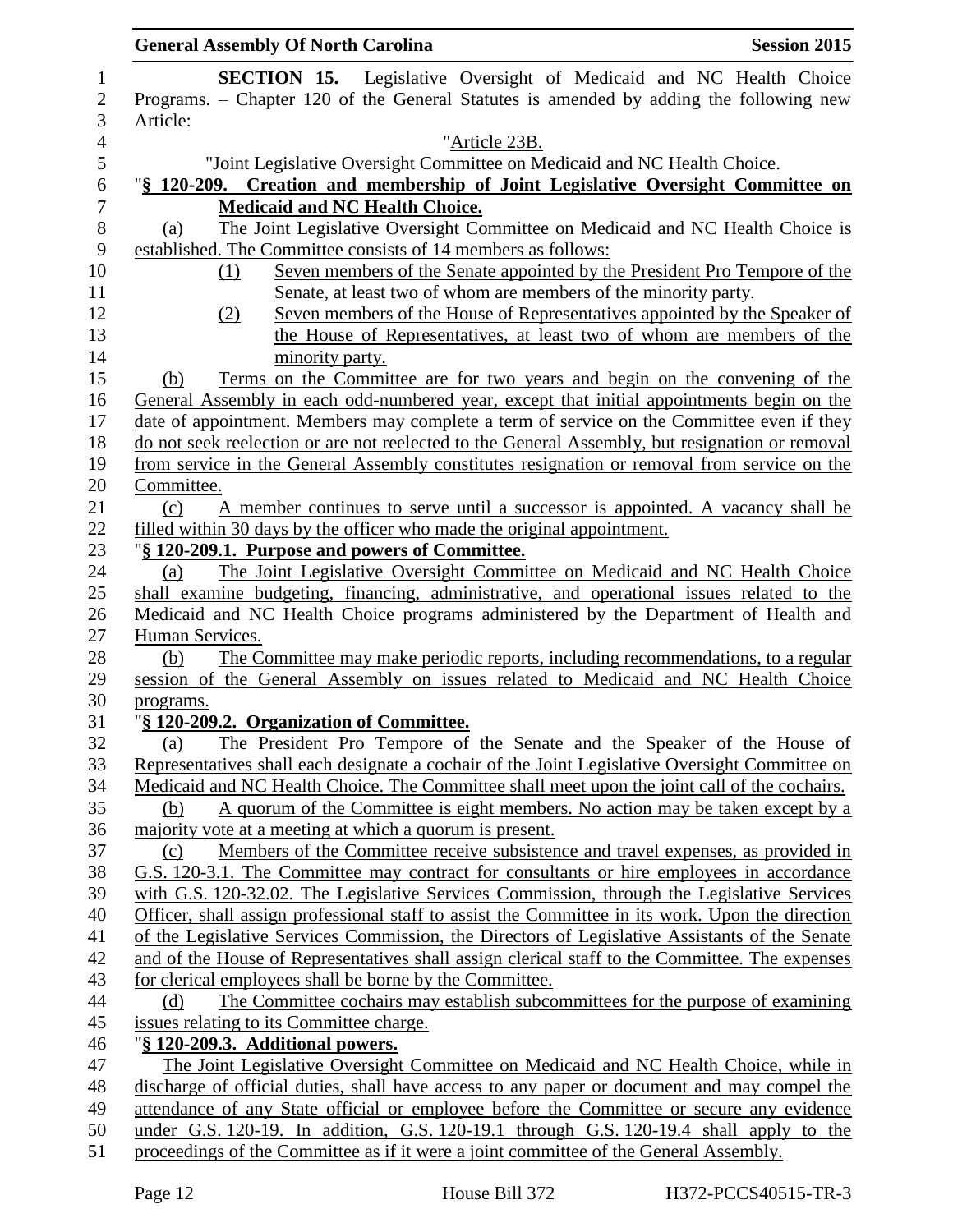|                  |                                                                                                 | <b>General Assembly Of North Carolina</b>                                                      | <b>Session 2015</b> |  |
|------------------|-------------------------------------------------------------------------------------------------|------------------------------------------------------------------------------------------------|---------------------|--|
| $\mathbf{1}$     | "§ 120-209.4. Reports to Committee.                                                             |                                                                                                |                     |  |
| 2                | Whenever the Department of Health and Human Services, or any division within the                |                                                                                                |                     |  |
| 3                |                                                                                                 | Department, is required by law to report to the General Assembly or to any of its permanent,   |                     |  |
| $\overline{4}$   |                                                                                                 | study, or oversight committees or subcommittees on matters relating to the Medicaid and NC     |                     |  |
| 5                |                                                                                                 | Health Choice programs, the Department shall transmit a copy of the report to the cochairs of  |                     |  |
| 6                |                                                                                                 | the Joint Legislative Oversight Committee on Medicaid and NC Health Choice."                   |                     |  |
| $\boldsymbol{7}$ | <b>SECTION 16.</b> G.S. 120-208.1(a)(2)b. is repealed.                                          |                                                                                                |                     |  |
| $8\,$            |                                                                                                 | <b>SECTION 17.</b> Jurisdiction for legislative oversight of the Medicaid and NC Health        |                     |  |
| 9                |                                                                                                 | Choice programs is transferred from the Joint Legislative Oversight Committee on Health and    |                     |  |
| 10               | Human Services to the Joint Legislative Oversight Committee on Medicaid and NC Health           |                                                                                                |                     |  |
| 11               | Choice. However, both Committees have concurrent jurisdiction over issues related to mental     |                                                                                                |                     |  |
| 12               | health, developmental disabilities, and substance abuse services covered by the Medicaid and    |                                                                                                |                     |  |
| 13               | NC Health Choice programs. Any reports related to the Medicaid or NC Health Choice              |                                                                                                |                     |  |
| 14               | programs shall be provided to the Joint Legislative Oversight Committee on Medicaid and NC      |                                                                                                |                     |  |
| 15               | Health Choice.                                                                                  |                                                                                                |                     |  |
|                  |                                                                                                 | <b>SECTION 18.</b> G.S. 108A-54.1A reads as rewritten:                                         |                     |  |
| 16               |                                                                                                 |                                                                                                |                     |  |
| 17               |                                                                                                 | "§ 108A-54.1A. Amendments to Medicaid State Plan and Medicaid Waivers.                         |                     |  |
| 18               | (a)                                                                                             | No provision in the Medicaid State Plan or in a Medicaid Waiver may expand or                  |                     |  |
| 19               |                                                                                                 | otherwise alter the scope or purpose of the Medicaid program from that authorized by law       |                     |  |
| 20               |                                                                                                 | enacted by the General Assembly. For purposes of this section, the term "amendments to the     |                     |  |
| 21               |                                                                                                 | State Plan" includes State Plan amendments, Waivers, and Waiver amendments. The                |                     |  |
| 22               | Department of Health and Human Services is expressly authorized and required to take any and    |                                                                                                |                     |  |
| 23               | all necessary action to amend the State Plan and waivers in order to keep the program within    |                                                                                                |                     |  |
| 24               | the certified budget, except as provided in G.S. 108A-54(f). For purposes of this section, the  |                                                                                                |                     |  |
| 25               |                                                                                                 | term "amendments to the State Plan" includes State Plan amendments, Waivers, and Waiver        |                     |  |
| 26               | amendments.                                                                                     |                                                                                                |                     |  |
| 27               | $\Theta$                                                                                        | The Department may submit amendments to the State Plan only as required under                  |                     |  |
| 28               |                                                                                                 | any of the following circumstances:                                                            |                     |  |
| 29               | $\leftrightarrow$                                                                               | A law enacted by the General Assembly directs the Department to submit an                      |                     |  |
| 30               |                                                                                                 | amendment to the State Plan.                                                                   |                     |  |
| 31               | (2)                                                                                             | A law enacted by the General Assembly makes a change to the Medicaid                           |                     |  |
| 32               |                                                                                                 | Program that requires approval by the federal government.                                      |                     |  |
| 33               | $\left(3\right)$                                                                                | A change in federal law, including regulatory law, or a change in the                          |                     |  |
| 34               |                                                                                                 | interpretation of federal law by the federal government requires an                            |                     |  |
| 35               |                                                                                                 | amendment to the State Plan.                                                                   |                     |  |
| 36               | (4)                                                                                             | A change made by the Department to the Medicaid Program requires an                            |                     |  |
| 37               |                                                                                                 | amendment to the State Plan, if the change was within the authority granted                    |                     |  |
| 38               |                                                                                                 | to the Department by State law.                                                                |                     |  |
| 39               | $\left(5\right)$                                                                                | An amendment to the State Plan is required in response to an order of a court                  |                     |  |
| 40               |                                                                                                 | of competent jurisdiction.                                                                     |                     |  |
| 41               | (6)                                                                                             | An amendment to the State Plan is required to ensure continued federal                         |                     |  |
| 42               |                                                                                                 | financial participation.                                                                       |                     |  |
| 43               | (e)                                                                                             | Amendments to the State Plan submitted to the federal government for approval                  |                     |  |
| 44               |                                                                                                 | shall contain only those changes that are allowed by the authority for submitting an amendment |                     |  |
| 45               |                                                                                                 | to the State Plan in subsection (b) of this section.                                           |                     |  |
| 46               | (d)                                                                                             | No fewer than 10 days prior to submitting an amendment to the State Plan to the                |                     |  |
| 47               |                                                                                                 | federal government, the Department shall post the amendment on its Web site and notify the     |                     |  |
| 48               | members of the Joint Legislative Oversight Committee on Health and Human Services               |                                                                                                |                     |  |
| 49               | Medicaid and NC Health Choice and the Fiscal Research Division that the amendment has been      |                                                                                                |                     |  |
| 50               | posted. For any amendments to the State Plan that add or eliminate an optional service, the     |                                                                                                |                     |  |
| 51               | notice required by this subsection shall be 90 days. This notice requirement shall not apply to |                                                                                                |                     |  |